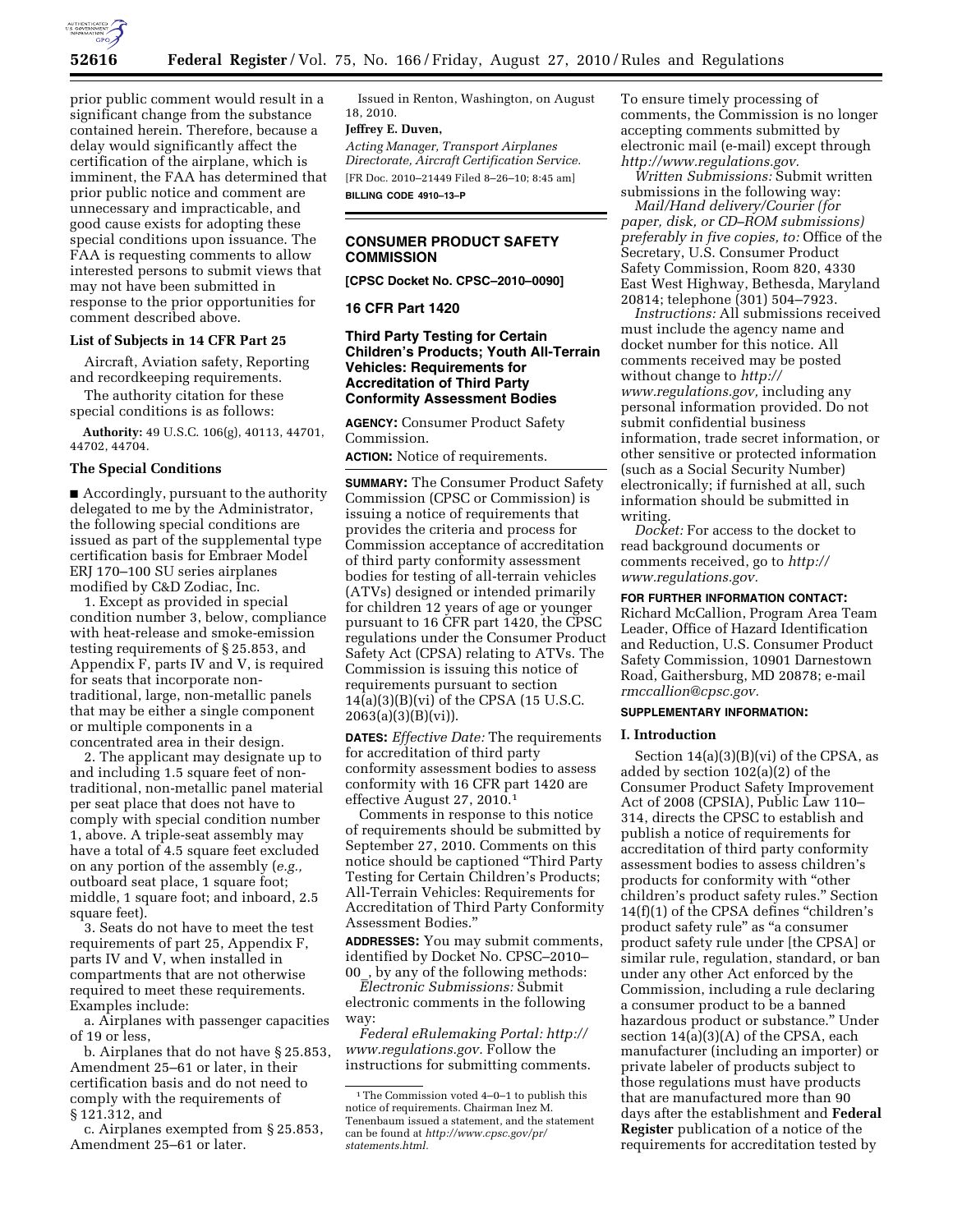a third party conformity assessment body accredited to do so, and must issue a certificate of compliance with the applicable regulations based on that testing. The Commission may extend the 90-day period by not more than 60 days if the Commission determines that an insufficient number of third party conformity assessment bodies have been accredited to permit certification for a children's product safety rule. Any requests for an extension should contain detailed facts showing why an extension is necessary.

Section 14(a)(2) of the CPSA, as added by section 102(a)(2) of the CPSIA, requires that certification be based on testing of sufficient samples of the product, or samples that are identical in all material respects to the product. The Commission also emphasizes that, irrespective of certification, the product in question must comply with applicable CPSC requirements (*see, e.g.,*  section 14(h) of the CPSA, as added by section 102(b) of the CPSIA).

The Commission also is recognizing limited circumstances in which it will accept certifications based on product testing conducted before the third party conformity assessment body is accepted as accredited by the CPSC. The details regarding those limited circumstances can be found in part IV of this document below.

This notice provides the criteria and process for Commission acceptance of accreditation of third party conformity assessment bodies for testing pursuant to 16 CFR part 1420, *Requirements for All Terrain Vehicles,* which incorporates by reference the applicable provisions of the *American National Standard for Four Wheel All-Terrain Vehicles, ANSI/SVIA 1–2007.* Section 3(a)(2) of the CPSA defines a children's product as ''a consumer product designed or intended primarily for children 12 years of age or younger.'' Although all-terrain vehicles (ATVs) are often for general use (that is, not produced specifically for use by children), some ''youth ATVs'' are ''designed or intended primarily for children 12 years of age or younger.'' The ANSI/SVIA 1–2007 standard identifies a usage category of Y (Youth Model) ATVs that consists of three subcategories: (a) Category Y–6+, for youth model ATVs intended for use by children age 6 or older; (b) Category Y– 10+, for youth model ATVs intended for use by children age 10 or older; and (c) Category Y–12+, for youth model ATVs intended for use by children age 12 or older. For the purposes of this notice of requirements, the term "youth ATVs" at a minimum refers to categories Y–6+ and Y–10+ in ANSI/SVIA 1–2007. In

determining whether a youth ATV is a children's product the Commission will be guided by the statutory factors listed at section 3(a)(2)(A) through (D) of the CPSA. Such a determination will indicate whether a given Category Y– 12+ ATV is intended primarily for children age 12 or younger, which would necessitate the third party testing and certification requirements in section 14(a)(2) of the CPSA. (For example, if a manufacturer sells a "Category T" ATV, which is generally intended for use by a 14 year old operator under adu1t supervision or by an operator age 16 or older, it might impact the age range of the intended primary users of the Category Y–12+ ATV.) Accordingly, in determining whether a particular ATV is a children's product subject to the third party testing and certification requirements of section 14(a)(2) of the CPSA, the Commission will follow the factors set forth in section 3(a)(2) of the CPSA and will not rely solely on a statement by the manufacturer about the ATV's intended use.

The CPSC also recognizes that section 14(a)(3)(B)(vi) of the CPSA is captioned "All Other Children's Product Safety Rules,'' but the body of the statutory requirement refers only to "other children's product safety rules.'' Nevertheless, section 14(a)(3)(B)(vi) of the CPSA could be construed as requiring a notice of requirements for "all" other children's product safety rules, rather than a notice of requirements for "some" or "certain" children's product safety rules. However, whether a particular rule represents a ''children's product safety rule'' may be subject to interpretation, and the Commission staff is continuing to evaluate which rules, regulations, standards, or bans are "children's product safety rules.'' The CPSC intends to issue additional notices of requirements for other rules which the Commission determines to be ''children's product safety rules.''

This notice of requirements applies to all third party conformity assessment bodies as described in section 14(f)(2) of the CPSA that desire to test all-terrain vehicles to the requirements of 16 CFR part 1420 where the test results will be used as the basis for a certification that ATVs comply with CPSC's requirements at 16 CFR 1420. Such third party conformity assessment bodies can be grouped into three general categories: (1) Third party conformity assessment bodies that are not owned, managed, or controlled by a manufacturer or private labeler of a children's product to be tested by the third party conformity assessment body for certification purposes; (2) "firewalled" conformity

assessment bodies (those that are owned, managed, or controlled by a manufacturer or private labeler of a children's product to be tested by the third party conformity assessment body for certification purposes and that seek accreditation under the additional statutory criteria for "firewalled" conformity assessment bodies); and (3) third party conformity assessment bodies owned or controlled, in whole or in part, by a government.

The Commission requires baseline accreditation of each category of third party conformity assessment body to the International Organization for Standardization (ISO)/International Electrotechnical Commission (IEC) Standard 17025:2005, ''General Requirements for the Competence of Testing and Calibration Laboratories.'' The accreditation must be by an accrediting body that is a signatory to the International Laboratory Accreditation Cooperation-Mutual Recognition Arrangement (ILAC–MRA), and the scope of the accreditation must include testing in accordance with the regulations identified earlier in part I of this document for which the third party conformity assessment body seeks to be accredited by the CPSC.

(A description of the history and content of the ILAC–MRA approach and of the requirements of the ISO/IEC 17025:2005 laboratory accreditation standard is provided in the CPSC staff briefing memorandum ''Third Party Conformity Assessment Body Accreditation Requirements for Testing Compliance with 16 CFR Part 1501 (Small Parts Regulations),'' dated November 2008 and available on the CPSC's Web site at *[http://www.cpsc.gov/](http://www.cpsc.gov/library/foia/foia09/brief/smallparts.pdf)  [library/foia/foia09/brief/smallparts.pdf.\)](http://www.cpsc.gov/library/foia/foia09/brief/smallparts.pdf)* 

The Commission has established an electronic accreditation registration and listing system that can be accessed via its Web site at *[http://www.cpsc.gov/](http://www.cpsc.gov/ABOUT/Cpsia/labaccred.html) [ABOUT/Cpsia/labaccred.html.](http://www.cpsc.gov/ABOUT/Cpsia/labaccred.html)* 

The Commission stayed the enforcement of certain provisions of section 14(a) of the CPSA in a notice published in the **Federal Register** on February 9, 2009 (74 FR 6396). The stay applied to testing and certification of various products, including ATVs.2 On December 28, 2009, the Commission published a notice in the **Federal Register** (74 FR 68588) revising the terms of the stay. Section II.G of the December 28, 2009, notice stated "[t]he Commission has not yet issued a notice of accreditation requirements for \* \* \* ATVs so no third-party certificates will

<sup>2</sup>Two mandatory certification requirements relating to ATVs were not stayed. *See* 74 FR at 68592.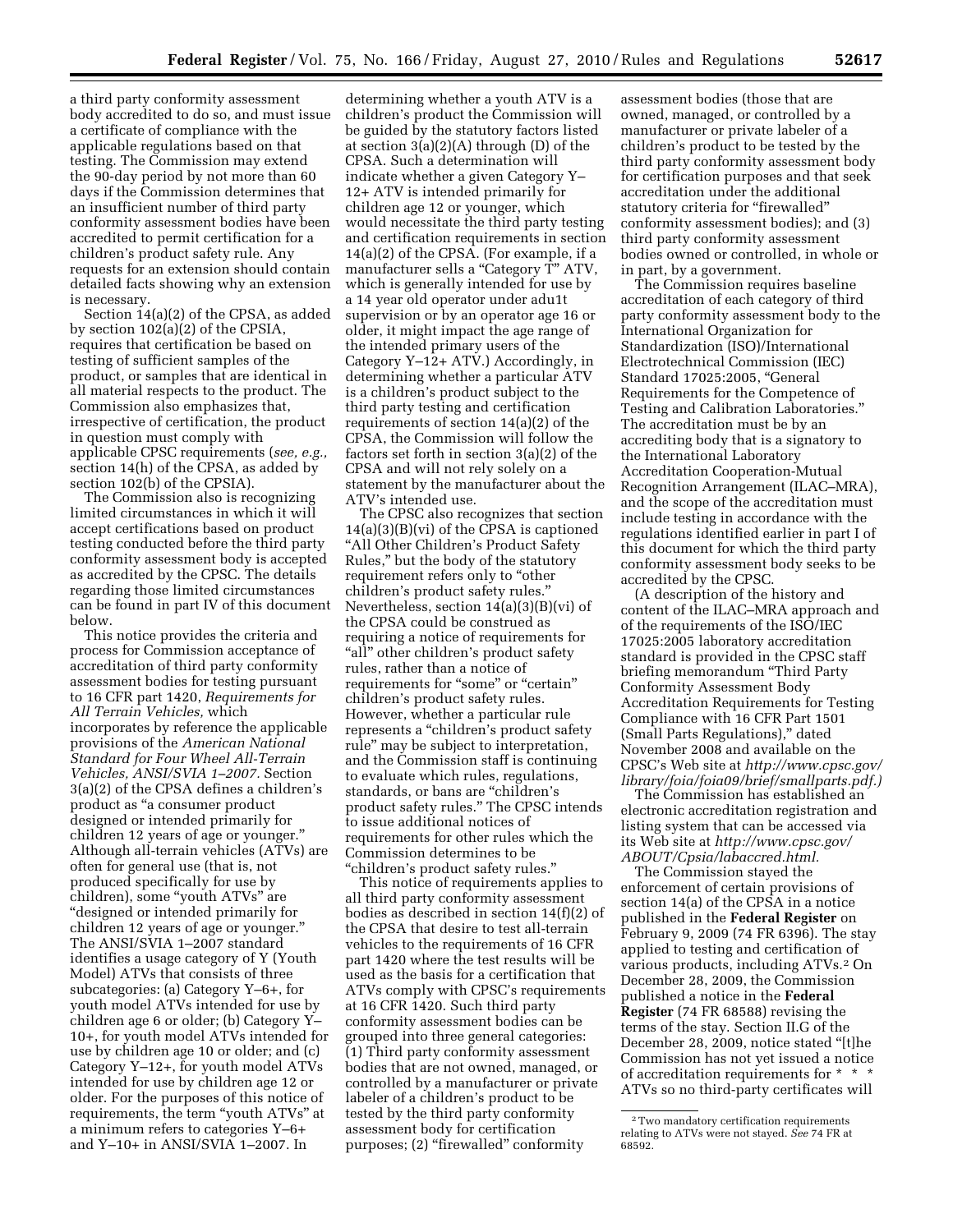be required until 90 days after the Commission issues such [a] notice[ ] of requirements.'' As the factor preventing the stay from being lifted in the December 28, 2009 notice with regard to testing and certifications of ATVs was the absence of a notice of requirements, publication of this notice has the effect of lifting the stay with regard to 16 CFR part 1420.

This notice of requirements is effective on August 27, 2010. Further, as the publication of this notice of requirements effectively lifts the stay of enforcement with regard to testing and certifications related to 16 CFR part 1420, each manufacturer of a youth ATV subject to 16 CFR part 1420 must have samples of any such product, or samples that are identical in all material respects to such product, tested by a third party conformity assessment body accredited to do so. Further, for youth ATVs manufactured after November 26, 2010, the manufacturer must issue a certificate of compliance with 16 CFR part 1420 based on that testing. (Under the CPSA, the term "manufacturer" includes anyone who manufactures or imports a product.)

This notice of requirements is exempt from the notice and comment rulemaking requirements of the Administrative Procedure Act, 5 U.S.C. 553 (*see* section 14(a)(3)(G) of the CPSA, added by section 102(a)(2) of the CPSIA  $(15 \text{ U.S.C. } 2063(a)(3)(G)).$ 

#### **II. Accreditation Requirements**

## *A. Baseline Third Party Conformity Assessment Body Accreditation Requirements*

For a third party conformity assessment body to be accredited to test children's products for conformity with the test methods in the regulations identified earlier in part I of this document, it must be accredited by an ILAC–MRA signatory accrediting body, and the accreditation must be registered with, and accepted by, the Commission. A listing of ILAC–MRA signatory accrediting bodies is available on the Internet at *[http://ilac.org/membersby](http://ilac.org/membersbycategory.html)  [category.html.](http://ilac.org/membersbycategory.html)* The accreditation must be to ISO Standard ISO/IEC 17025:2005, *General Requirements for the Competence of Testing and Calibration Laboratories,* and the scope of the accreditation must expressly include testing to the regulations in 16 CFR part 1420, *Requirements for All Terrain Vehicles.* A true copy, in English, of the accreditation and scope documents demonstrating compliance with the requirements of this notice must be registered with the Commission electronically. The additional

requirements for accreditation of firewalled and governmental conformity assessment bodies are described in parts II.B and II.C of this document below.

The Commission will maintain on its Web site an up-to-date listing of the third party conformity assessment bodies whose accreditations it has accepted and the scope of each accreditation. Subject to the limited provisions for acceptance of "retrospective" testing noted in part IV below, once the Commission adds a third party conformity assessment body to that list, the third party conformity assessment body may commence testing of children's products to support the manufacturer's certification that the product complies with the regulations identified earlier in part I of this document.

*B. Additional Accreditation Requirements for Firewalled Conformity Assessment Bodies* 

In addition to the baseline accreditation requirements in part II.A of this document above, firewalled conformity assessment bodies seeking accredited status must submit to the Commission copies, in English, of their training documents showing how employees are trained to notify the Commission immediately and confidentially of any attempt by the manufacturer, private labeler, or other interested party to hide or exert undue influence over the third party conformity assessment body's test results. This additional requirement applies to any third party conformity assessment body in which a manufacturer or private labeler of a children's product to be tested by the third party conformity assessment body owns an interest of 10 percent or more. While the Commission is not addressing common parentage of a third party conformity assessment body and a children's product manufacturer at this time, it will be vigilant to see if this issue needs to be addressed in the future.

As required by section  $14(f)(2)(D)$  of the CPSA, the Commission must formally accept, by order, the accreditation application of a third party conformity assessment body before the third party conformity assessment body can become an accredited firewalled conformity assessment body.

## *C. Additional Accreditation Requirements for Governmental Conformity Assessment Bodies*

In addition to the baseline accreditation requirements of part II.A of this document above, the CPSIA permits accreditation of a third party

conformity assessment body owned or controlled, in whole or in part, by a government if:

• To the extent practicable, manufacturers or private labelers located in any nation are permitted to choose conformity assessment bodies that are not owned or controlled by the government of that nation;

• The third party conformity assessment body's testing results are not subject to undue influence by any other person, including another governmental entity;

• The third party conformity assessment body is not accorded more favorable treatment than other third party conformity assessment bodies which have been accredited in the same nation;

• The third party conformity assessment body's testing results are accorded no greater weight by other governmental authorities than those of other accredited third party conformity assessment bodies; and

• The third party conformity assessment body does not exercise undue influence over other governmental authorities on matters affecting its operations or on decisions by other governmental authorities controlling distribution of products based on outcomes of the third party conformity assessment body's conformity assessments.

The Commission will accept the accreditation of a governmental third party conformity assessment body if it meets the baseline accreditation requirements of part II.A of this document above and meets the additional conditions stated here. To obtain this assurance, CPSC staff will engage the governmental entities relevant to the accreditation request.

## **III. How does a third party conformity assessment body apply for acceptance of its accreditation?**

The Commission has established an electronic accreditation acceptance and registration system accessed via the Commission's Internet site at *[http://](http://www.cpsc.gov/about/cpsia/labaccred.html)  [www.cpsc.gov/about/cpsia/](http://www.cpsc.gov/about/cpsia/labaccred.html) [labaccred.html.](http://www.cpsc.gov/about/cpsia/labaccred.html)* The applicant provides, in English, basic identifying information concerning its location, the type of accreditation it is seeking, and electronic copies of its ILAC–MRA accreditation certificate and scope statement, and firewalled third party conformity assessment body training document(s), if applicable.

Commission staff will review the submission for accuracy and completeness. In the case of baseline third party conformity assessment bodies and government-owned or